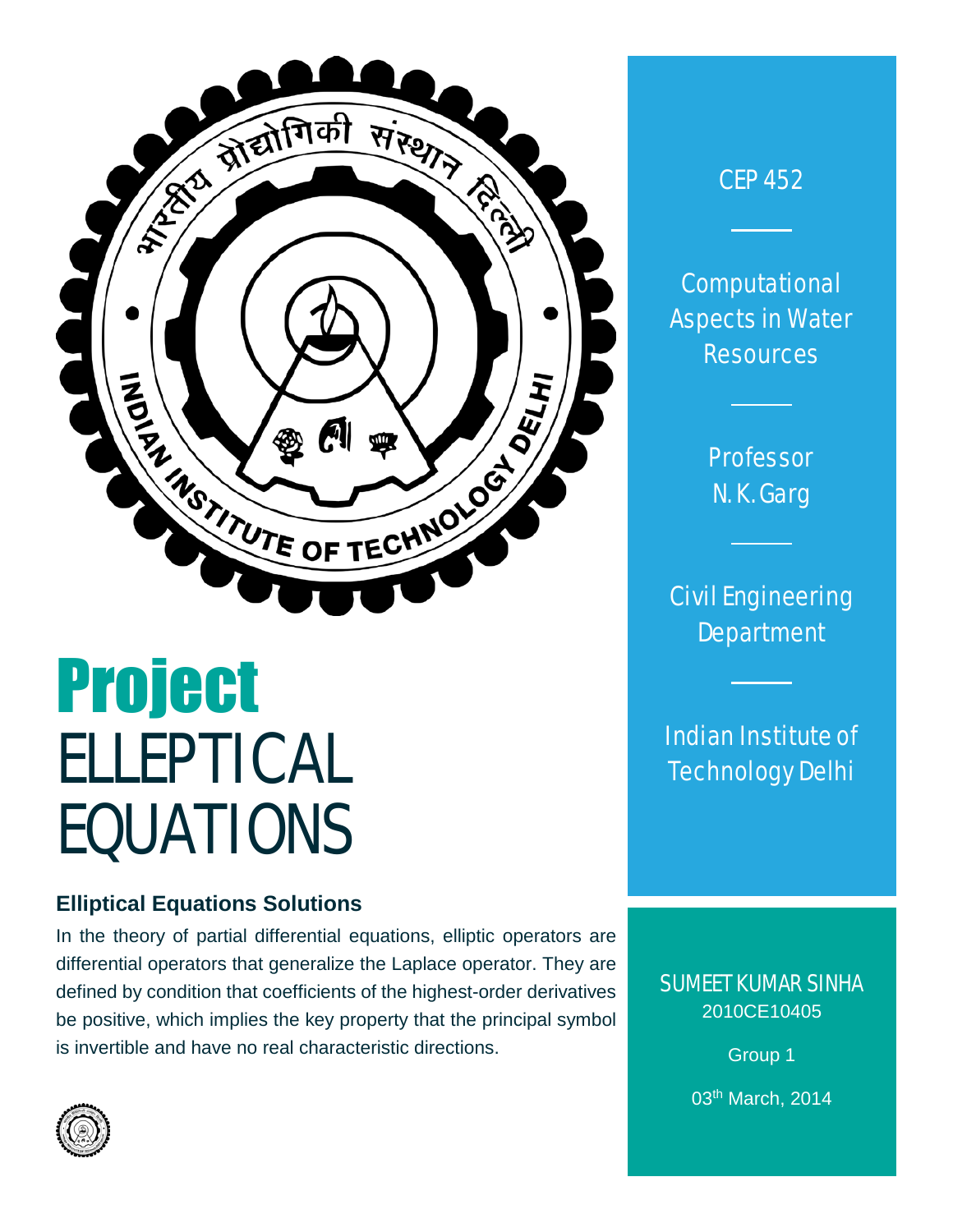# CEP 452 ELLEPTICAL DIFFERENTIAL EQUATIONS

**April 3, 2014**

# **PROBLEM DESCRIPTION FOR UNCONFINED AQUIFER**

-i l [*The following problem illustrates the use of the explicit and implicit methods finite difference method for evaluation of elliptical differential equations using Gauss-Seidel Method. The first problem is of an unconfined Aquifer while the second is for Confined Aquifer in Steady state.* ]

A porous stratum of length 1.3 Km with permeability equal to 1cm/ sec and porosity η=0.4 with the sloping impermeable bottom is laterally confined between two water masses. The initial water level is 35m. A ditch is to be excavated at a distance of 600 m from the left reservoir and a discharge of 500 m<sup>3</sup>/day/m is pumped from the ditch, with the simultaneous from the level of the left reservoir from 35 m to 25 m. Plot the variation of water level in the porous medium up to establishment of the steady state.

### **THEORY AND NUMERICAL MODELLING FOR UNCONFINED ACQUIFERS**

*[An unconfined aquifer is one that is open to receive water from the surface, and whose water table surface is free to*  H *fluctuate up and down, depending on the recharge/discharge rate. There are no overlying "confining beds" of low permeability to physically isolate the groundwater system.]*

Used in hydrogeology, the groundwater flow equation is the mathematical relationship which is used to describe the flow of groundwater through an aquifer. The transient flow of groundwater is described by a form of the diffusion equation, similar to that used in heat transfer to describe the flow of heat in a solid (heat conduction). The steady-state flow of groundwater is described by a form of the Laplace equation, which is a form of potential flow and has analogs in numerous fields.

Mass can be represented as density times volume, and under most conditions, water can be considered incompressible (density does not depend on pressure). Using Taylor series to represent the in and out flux terms across the boundaries of the control volume, and using the divergence theorem to turn the flux across the boundary into a flux over the entire volume, the final form of the groundwater flow equation (in differential form) is:

$$
S_s \frac{\partial h}{\partial t} = -\nabla \cdot q - G.
$$

This is known in other fields as the [diffusion equation](http://en.wikipedia.org/wiki/Diffusion_equation) or heat equation, it is a parabolic [partial differential](http://en.wikipedia.org/wiki/Partial_differential_equation)  [equation](http://en.wikipedia.org/wiki/Partial_differential_equation) (PDE). This mathematical statement indicates that the change in [hydraulic headw](http://en.wikipedia.org/wiki/Hydraulic_head)ith time (left hand side) equals the negative [divergence](http://en.wikipedia.org/wiki/Divergence) of the flux (q) and the source terms (G). This equation has both head and flux as unknowns, but Darcy's law relates flux to hydraulic heads, so substituting it in for the flux (q) leads to

$$
S_s \frac{\partial h}{\partial t} = -\nabla \cdot (-K\nabla h) - G.
$$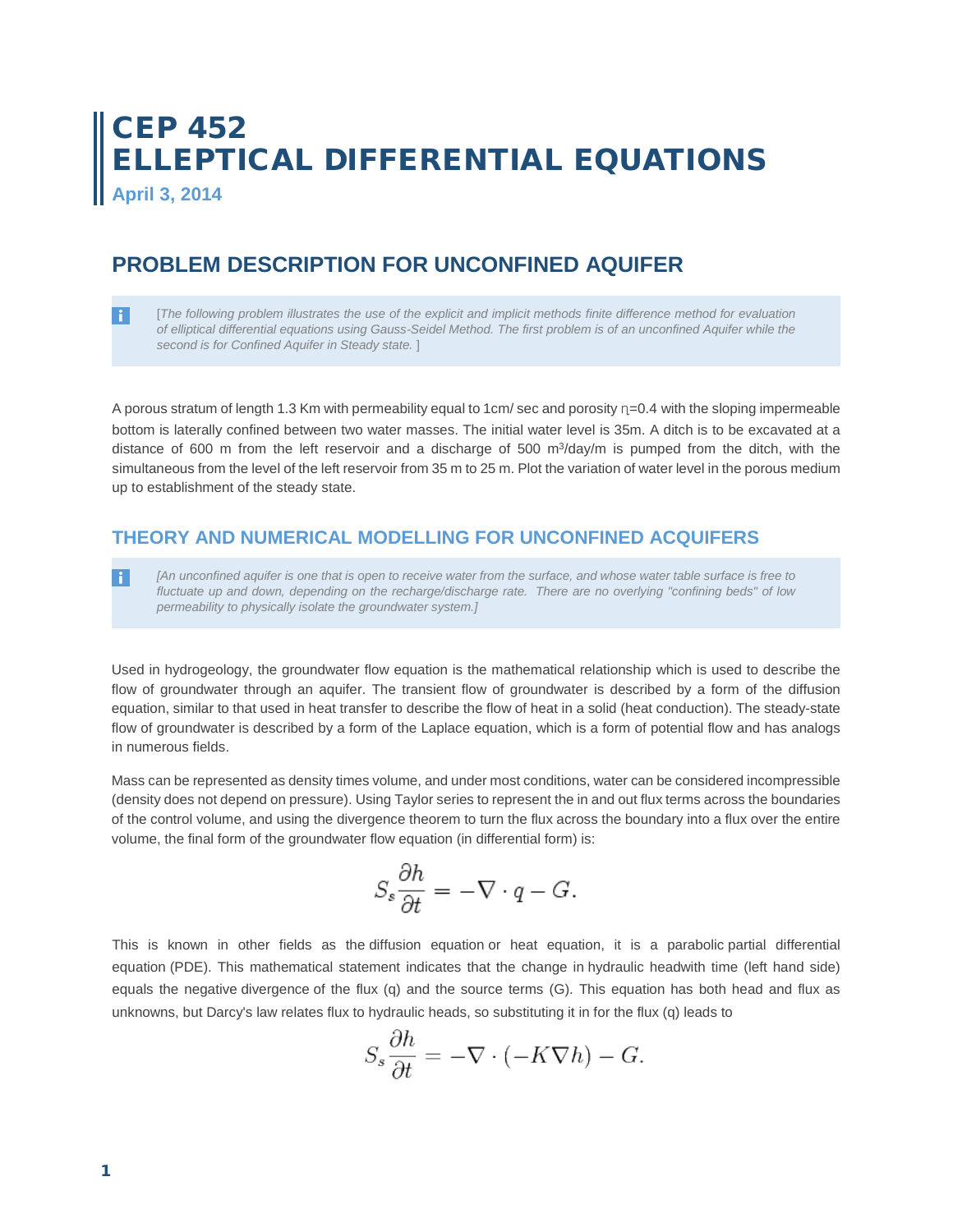Especially when using rectangular grid finite-difference models (e.g. [MODFLOW,](http://en.wikipedia.org/wiki/MODFLOW) made by the [USGS\)](http://en.wikipedia.org/wiki/USGS), we deal with [Cartesian coordinates.](http://en.wikipedia.org/wiki/Cartesian_coordinates) In these coordinates the general [Laplacian](http://en.wikipedia.org/wiki/Laplacian) operator becomes (for three-dimensional flow) specifically

$$
\frac{\partial h}{\partial t} = \alpha \left[ \frac{\partial^2 h}{\partial x^2} + \frac{\partial^2 h}{\partial y^2} + \frac{\partial^2 h}{\partial z^2} \right] - G.
$$

MODFLOW code discretizes and simulates an [orthogonal](http://en.wikipedia.org/wiki/Orthogonal) 3-D form of the governing groundwater flow equation. However, it has an option to run in a "quasi-3D" mode if the user wishes to do so; in this case the model deals with the vertically averaged T and S, rather than k and Ss. In the quasi-3D mode, flow is calculated between 2D horizontal layers using the concept of leakage.

#### **Program Developed in FORTRAN**

*[Fortran (previously FORTRAN, derived from Formula Translating System) is a general-purpose, imperative programming language that is especially suited to numeric computation and scientific computing.]*

#### implicit none

#### *!! Declaring Variables of the program*

real::t,u,k,deltat integer::i,j,m,o real, dimension(1000) :: Hinitial, Hfinal real::deltax,l,dia,n,Dis,s,tot

#### *!! Assigning Values to the variables and the Boundary Conditions*

deltax=50  $n=0.4$ dia=20 k=864  $t = 0.0$ Hinitial=35.0 Hfinal=35.0

#### *!! Assigning the given data to variables according to the question*

deltat=(2\*n\*deltax\*deltax)/(2\*k\*dia) Dis=-500/deltax l = (k\*deltat\*dia)/(2\*n\*deltax\*deltax) deltat=2\*deltat m=(1300/deltax)+1 o=(600/deltax)+1

#### *!! Calculating the head at every distance = 100m in Unconfined acquifer*

100 t=t+deltat Hinitial=Hfinal DO  $j = 2, m-1$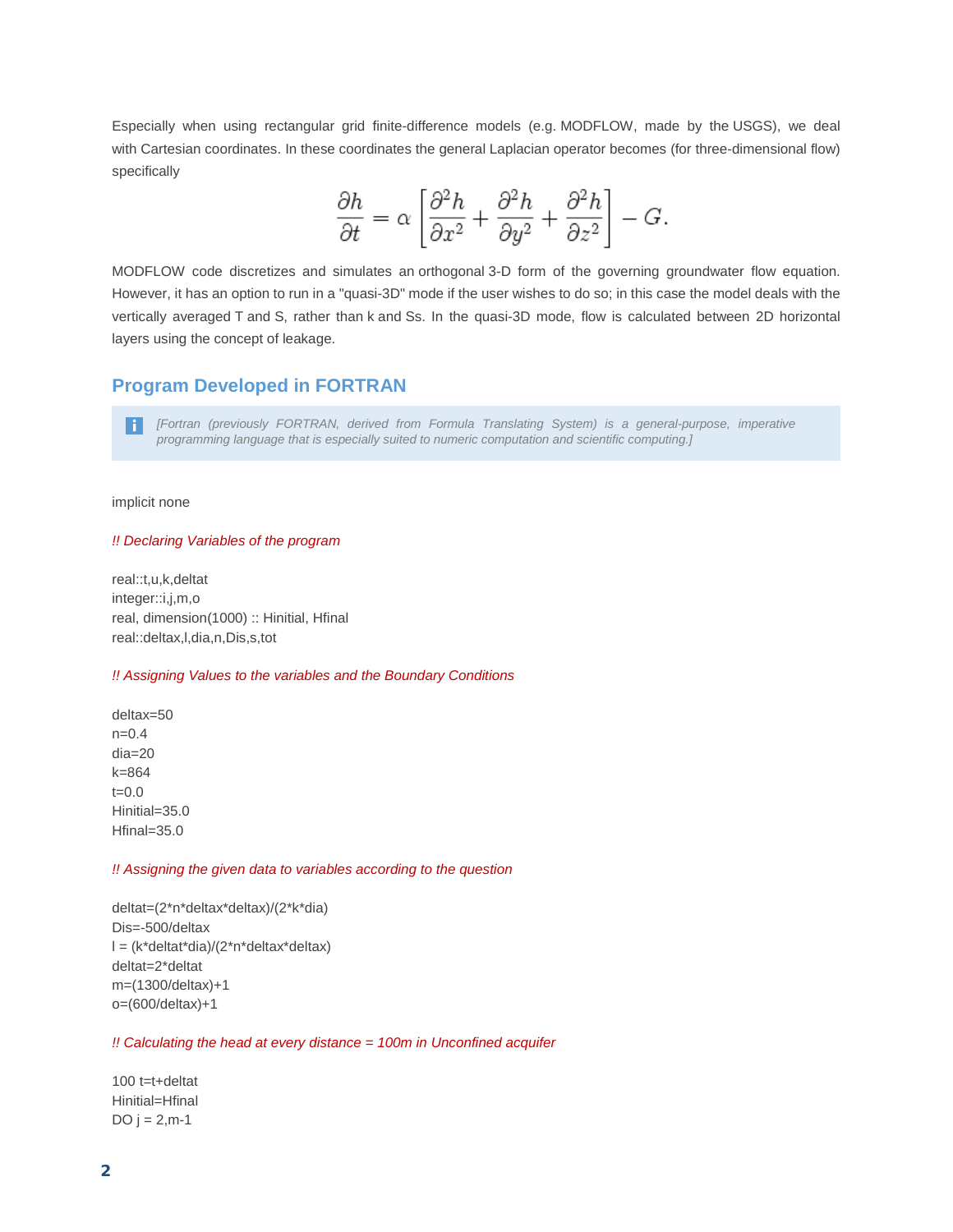```
Hfinal(j) = (l*(Hinitial(j+1)+Hinitial(j-1)-2*Hinitial(j))) + Hinitial(j)
         IF(j == o)then
         Hfinal(j)=Hfinal(j)+(Dis*deltat)/(n*deltax)
         END IF
END DO
DO j = 1, m
```
s=Hinitial(j)-Hfinal(j) IF(s.gt.0.0) then goto 100 END IF END DO

*!! Printing Results in the File* 

```
OPEN(9,file = 'result.txt')
tot=0.0
DO j=1,mwrite(9,*)Hfinal(j)
         write(9,*)tot
        tot=tot+deltax
END DO
```
#### *!! Ending the Program*

STOP END

#### **Results**

*[The results were obtained for different time and then plotted in Microsoft Excel ]*

| Distance(m) | Head(m)    | Distance(m) | Head(m)    | Distance(m) | Head(m)    |  |
|-------------|------------|-------------|------------|-------------|------------|--|
| $\mathbf 0$ | 25.10267   | 450         | 18.603307  | 900         | 25.10267   |  |
| 50          | 24.9026896 | 500         | 17.4034246 | 950         | 27.5024348 |  |
| 100         | 24.602719  | 550         | 16.5035128 | 1000        | 29.4022486 |  |
| 150         | 24.0027778 | 600         | 15.5036108 | 1050        | 31.2020722 |  |
| 200         | 23.5028268 | 650         | 16.603503  | 1100        | 32.5019448 |  |
| 250         | 22.7029052 | 700         | 17.9033756 | 1150        | 33.7018272 |  |
| 300         | 21.9029836 | 750         | 19.4032286 | 1200        | 34.3017684 |  |
| 350         | 20.9030816 | 800         | 21.3030424 | 1250        | 34.9017096 |  |
| 400         | 19.603209  | 850         | 23.2028562 | 1300        | 35.99      |  |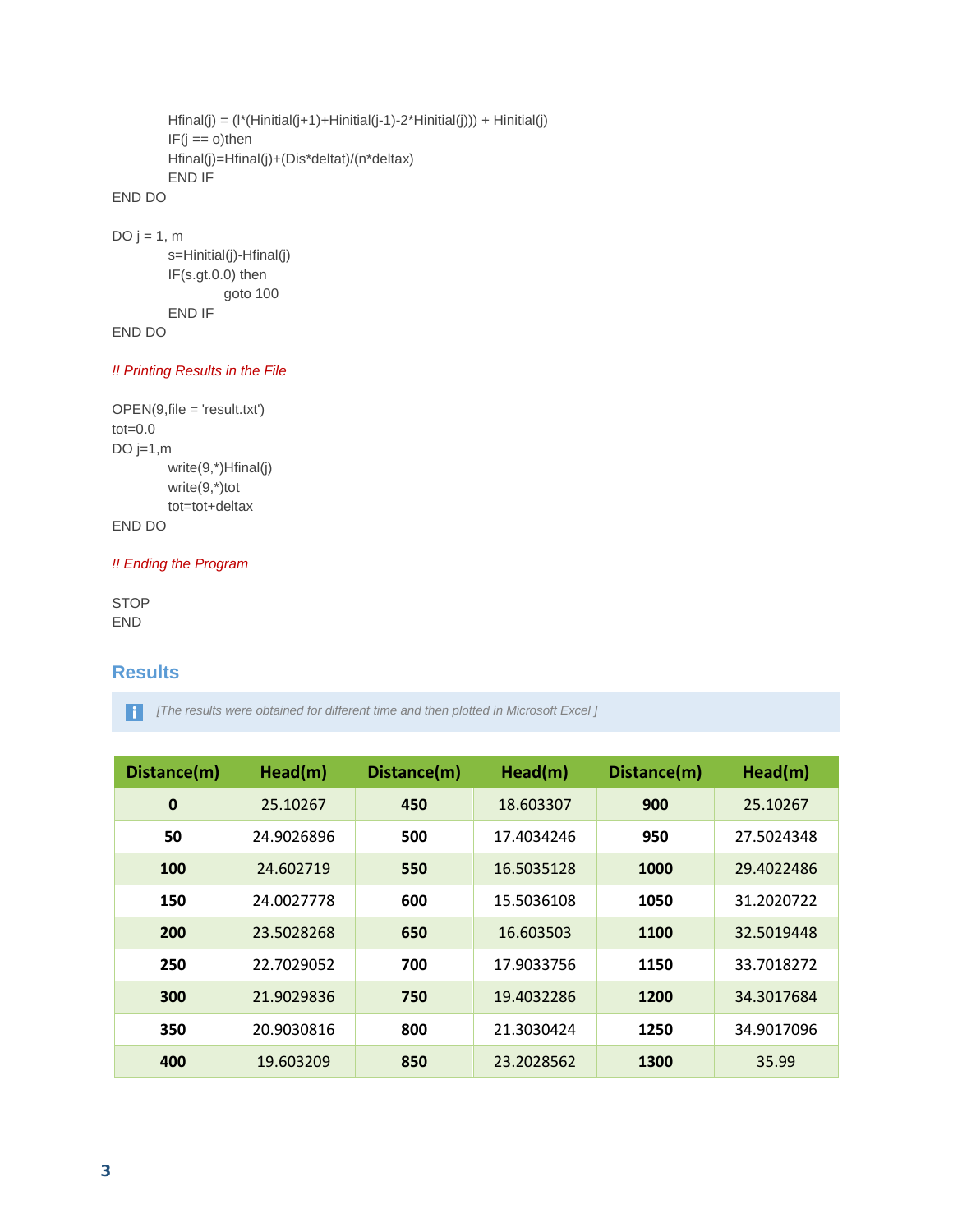

**Figure 2 Steady State of Ground Water flow head in the unconfined Aquifer**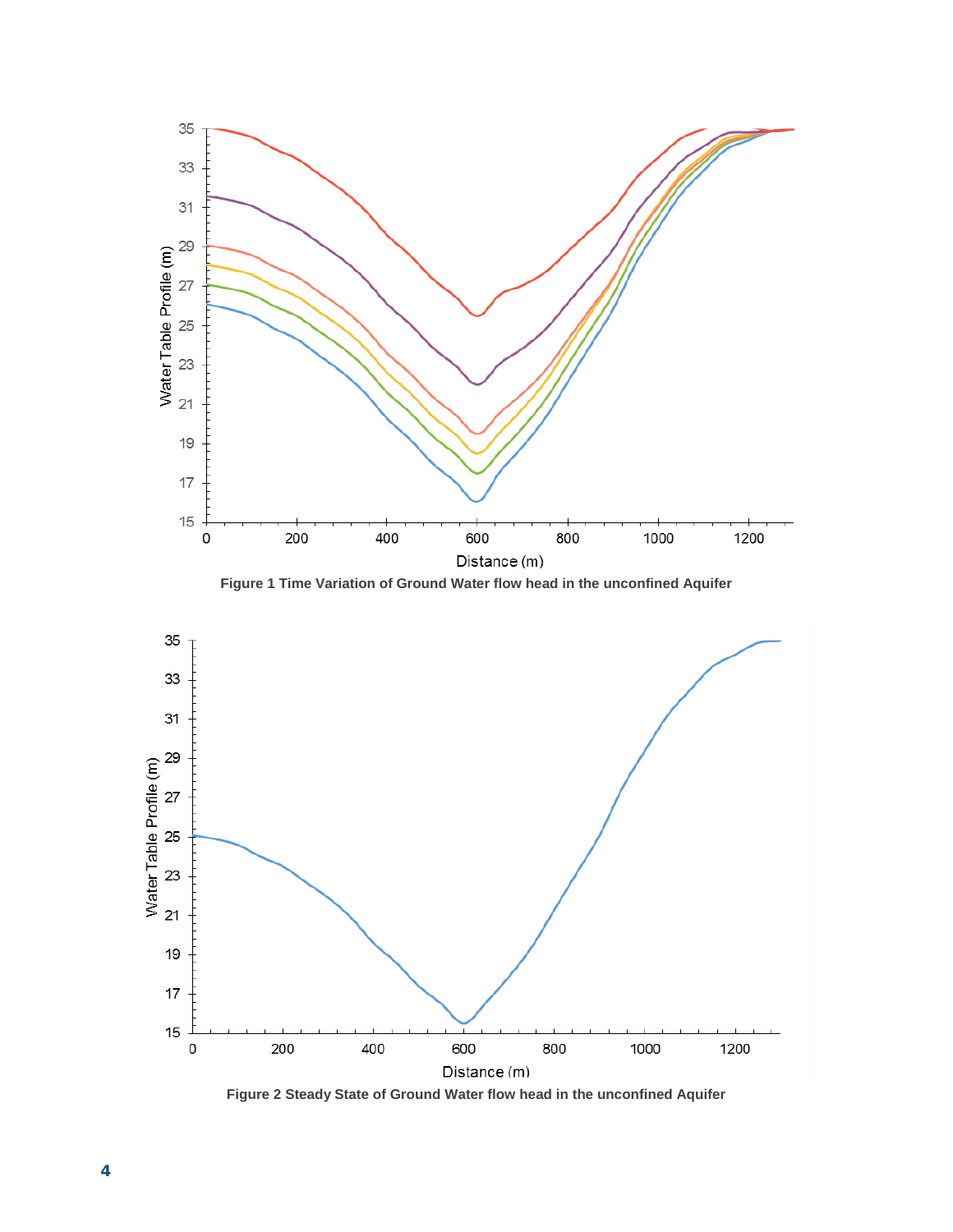## **PROBLEM DESCRIPTION FOR CONFINED AQUIFER**

[*The following problem illustrates the use of the explicit and implicit methods finite difference method for evaluation of elliptical differential equations using Gauss-Seidel Method. The first problem is of an unconfined Aquifer while the second is for Confined Aquifer in Steady state.* ]

If a building is to be founded on an island with the permeable soil. The island can be assumed to be square of side 260 m with a horizontal base of impermeable soil. The surrounding water depth is 30 m with permeability coefficient of 0.033 m/day. For the foundation of the building the water table has to be lowered from 30m to 15 m, within the base of the building i.e. a square of side 60 m located centrally on the island. This is achieved by the means of 4 wall points located at the corners of the excavation site. What is the discharge to be pumped out from each well?

#### **THEORY AND NUMERICAL MODELLING FOR CONFINED ACQUIFERS**

*[A confined aquifer is a water-bearing stratum that is confined or overlain by a rock layer that does not transmit water in any appreciable amount or that is impermeable. There probably are few truly confined aquifers, because tests have shown that the confining strata, or layers, although they do not readily transmit water, over a period of time contribute large quantities of water by slow leakage to supplement production from the principal aquifer]*

If the aquifer has recharging boundary conditions a steady-state may be reached (or it may be used as an approximation in many cases), and the diffusion equation (above) simplifies to the [Laplace equation.](http://en.wikipedia.org/wiki/Laplace_equation)

$$
0 = \alpha \nabla^2 h
$$

In a confined aquifer, the saturated thickness is determined by the height of the aquifer, H, and the pressure head is non-zero everywhere. In an unconfined aquifer, the saturated thickness is defined as the vertical distance between the water table surface and the aquifer base. If \partial h/\partial z=0, and the aquifer base is at the zero datum, then the unconfined saturated thickness is equal to the head, i.e., b=h.

By incorporating the correct definitions for [saturated thickness,](http://en.wikipedia.org/w/index.php?title=Saturated_thickness&action=edit&redlink=1) [specific storage,](http://en.wikipedia.org/wiki/Specific_storage) and [specific yield,](http://en.wikipedia.org/wiki/Specific_yield) we can transform this into two unique governing equations for confined and unconfined conditions:

$$
S\frac{\partial h}{\partial t} = \nabla \cdot (KH\nabla h) + N.
$$

(Confined), where  $S=S_{sb}$  is the aquifer [storativity](http://en.wikipedia.org/wiki/Storativity) and

$$
S_y \frac{\partial h}{\partial t} = \nabla \cdot (Kh \nabla h) + N.
$$

(Unconfined), where Sy is the [specific yield](http://en.wikipedia.org/wiki/Specific_yield) of the aquifer.

Note that the [partial differential equation](http://en.wikipedia.org/wiki/Partial_differential_equation) in the unconfined case is non-linear, whereas it is linear in the confined case. For unconfined steady-state flow, this non-linearity may be removed by expressing the PDE in terms of the head squared:

$$
\nabla \cdot (K \nabla h^2) = -2N.
$$

Or, for homogeneous aquifers,

Π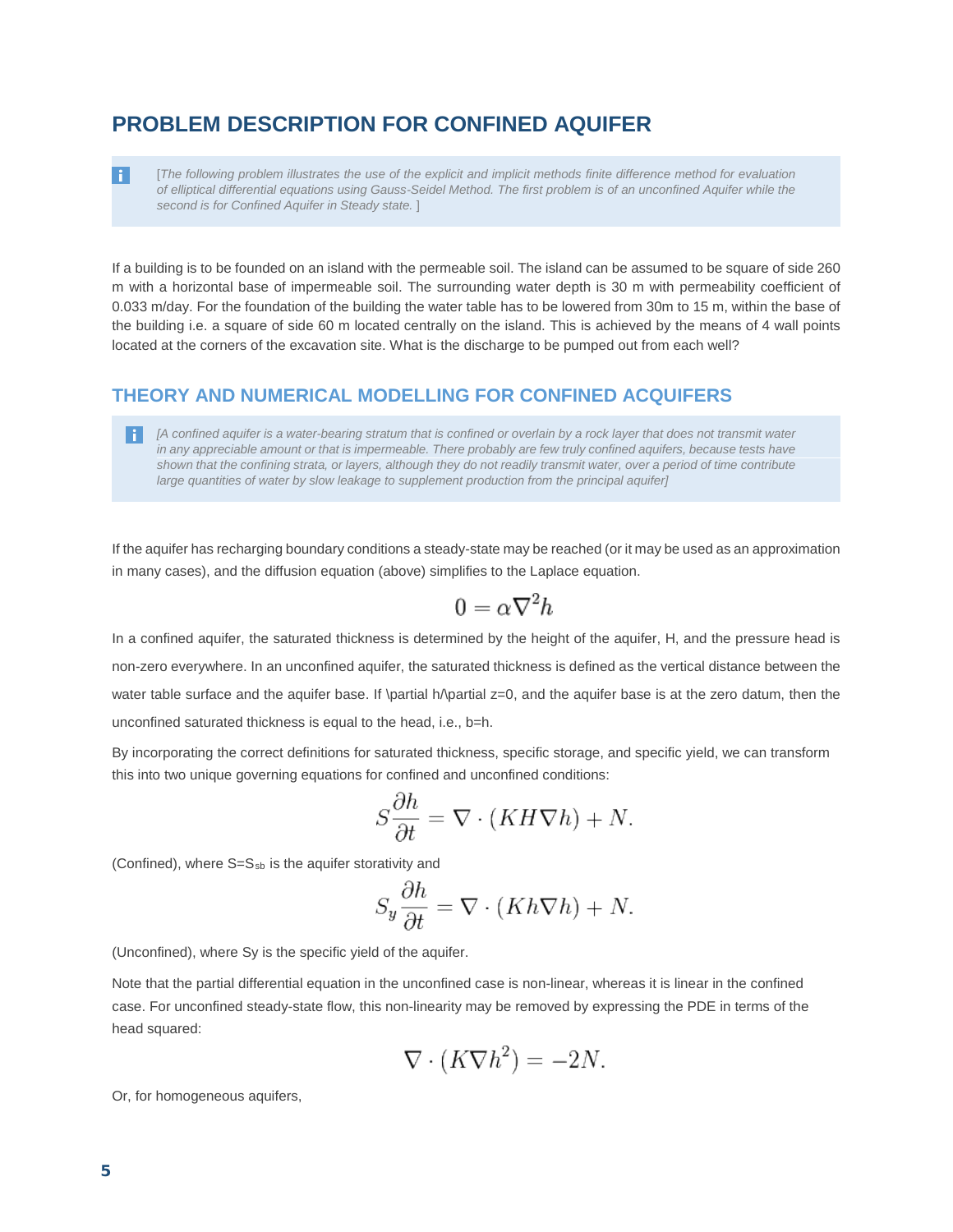$$
\nabla^2 h^2 = -\frac{2N}{K}
$$

This formulation allows us to apply standard methods for solving linear PDEs in the case of unconfined flow. For heterogeneous aquifers with no recharge, [Potential flow](http://en.wikipedia.org/wiki/Potential_flow) methods may be applied for mixed confined/unconfined cases.

For solving this equation one best method is the Gauss–Seidel method, also known as the Liebmann method or the method of successive displacement, is an iterative method used to solve a linear system of equations.

Now, for each interior point (xi, yj) where  $i = 1, ..., n - 1$  and  $j = 1, ..., m - 1$ , we can write down the finite difference equation corresponding to those points. For example, given  $i = 1$  and  $j = 1$ , we have:

$$
u_{2, 1} + u_{0, 1} + u_{1, 2} + u_{1, 0} - 4 u_{1, 1} = gh^2
$$

In this case, two of the points are on the border (u0, 1 and u1, 0). From our boundary condition, we can find the value at these point:

$$
u_{2, 1} + u_{1, 2} - 4 u_{1, 1} = gh^2 - \partial u(x_0, y_1) - \partial u(x_1, x_0)
$$

This is shown graphically in the Figure , the two border points (in red) were moved to the right-hand side of the equation. If we repeat this process at  $i = 2$  and  $j = 1$ , we have:

$$
u_{3, 1} + u_{1, 1} + u_{2, 2} + u_{2, 0} - 4 u_{2, 1} = gh^2
$$

In this case, only one of the points is on the border (u2, 0). From our boundary condition, we can find the value at this point:

$$
u_{3,1} + u_{1,1} + u_{2,2} - 4 u_{2,1} = gh^2 - \partial u(x_2, y_0)
$$



Repeating this process at each interior point, we come up with a system of (n − 1)(m − 1) linear equations in (n <sup>−</sup> 1)(m <sup>−</sup> 1) unknowns. Having such a system, we can now solve for the interior values.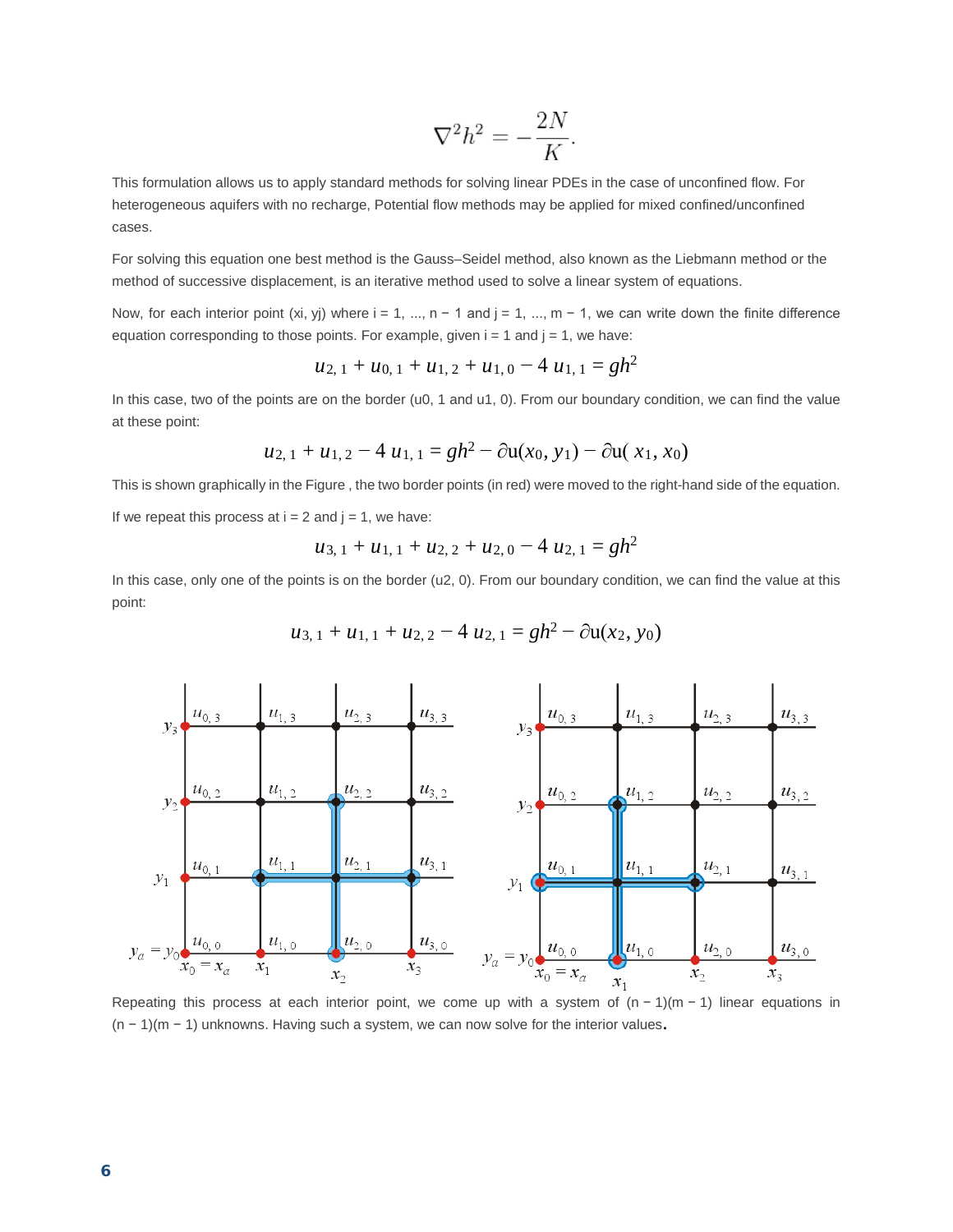#### **Program Developed in FORTRAN**

l i I

*[Fortran (previously FORTRAN, derived from Formula Translating System) is a general-purpose, imperative programming language that is especially suited to numeric computation and scientific computing.]*

implicit none

#### *!! Declaring Variables for the Program*

integer :: i,j,imax,jmax,n real :: eps, epsmax, Q,htemp,hmax real,dimension(100,100)::h\_new,h\_old OPEN(1,FILE='result.txt')

#### *!! Assigning Values to the Variables*

 $imax = 14$  $jmax = 14$  $n=0$ Q=13.5 *!! Initial Estimate of Q* epsmax=9 h\_old=0.0 DO j=1, jmax, 1 h\_old(imax,j)=900.0 END DO DO i=1, imax, 1 h\_old(i,jmax)=900.0 END DO

#### *!! Looping till the residue is less than 1 percent*

```
500 DO while (epsmax > 1)
  n=n+1epsmax=0
        DO i=2, imax-1, 1
                DO j=2, jmax-1, 1
                        If (i==4.AND. j==4) then
                                h_new(i,j)=(h_old(i-1,j)+h_old(i,j+1)+h_old(i+1,j)+h_old(i,j-1))/4
                                h_new=h_new + (6060.6060*Q)/ !! 2*∆x2/k=6060.6060
                        Else
                                h_new(i,j)=(h_old(i-1,j)+h_old(i,j+1)+h_old(i+1,j)+h_old(i,j-1))/4
                        END IF
                END DO
        END DO
        DO i=2, imax-1, 1
                h_new(i,1)=h_new(i,2)
        END DO
        DO j=2, jmax-1, 1
                h_new(1,j)=h_new(2,j)END DO
        DO i=2, imax-1, 1
                DO j=2, jmax-1, 1
```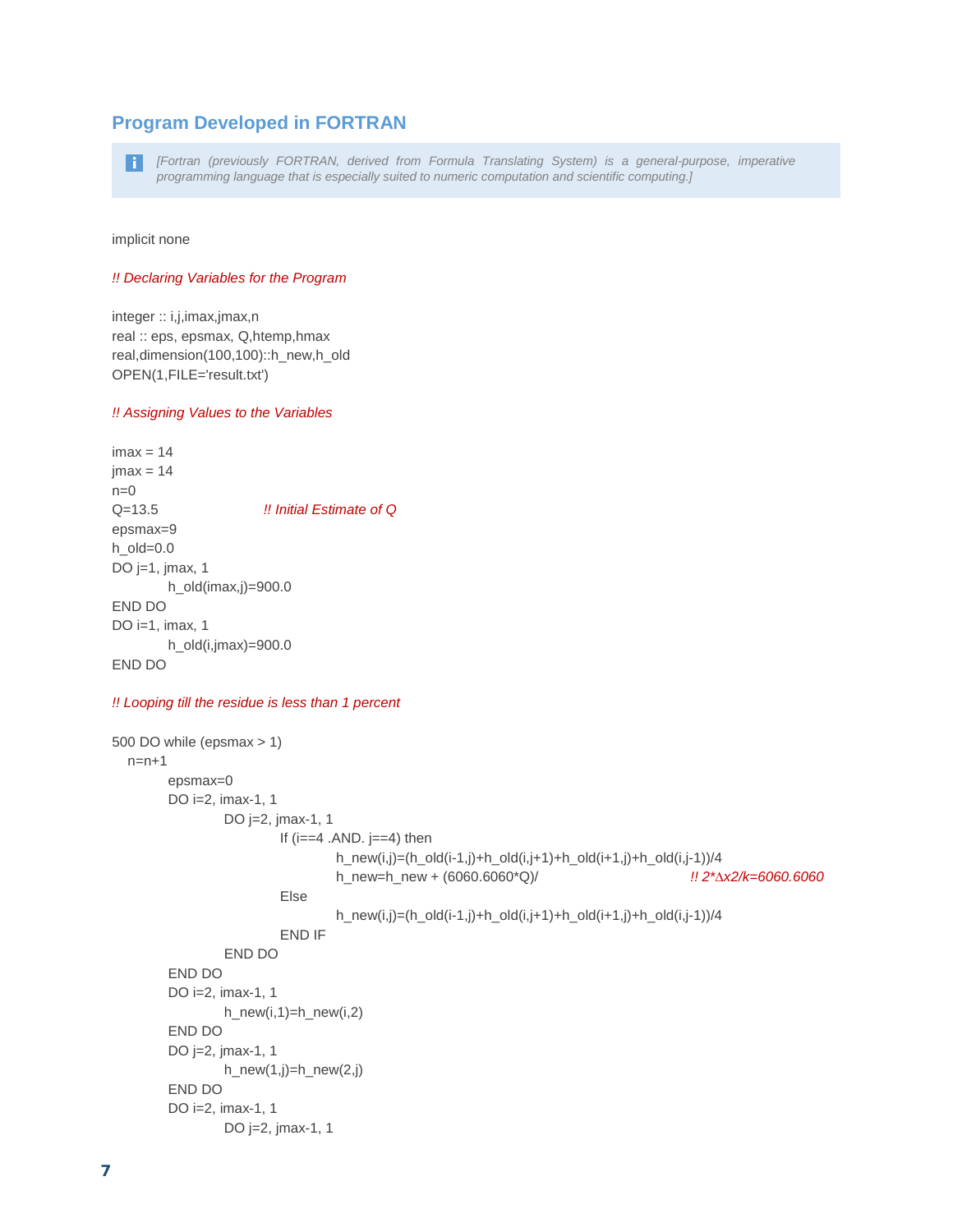```
eps=(abs(h_new(i,j)-h_old(i,j))/h_old(i,j))*100
                 IF (eps >= epsmax) then
                          epsmax=eps
                 END IF 
                 h_old(i,j)=h_new(i,j)
        END DO
END DO
```
#### END DO

*!! Checking whether the Hmax in the site area is whether greater than 15m i.e 225m for H^2*

DO i=1, 4, 1 DO j=1, 4, 1 htemp=h\_new(i,j) IF ( htemp>225.0 ) then  $Q = Q/10$ Go to 500 END IF END DO END DO Write (\*,\*) Q *!! Writing the final Q result* DO i=2,imax-1,1 h\_old(i,1)=h\_old(i,2) END DO DO j=2, jmax-1, 1 h\_old(1,j)=h\_old(2,j) END DO *!! Printing the result in the file* DO i=1, imax,1 DO j=1, jmax,1 WRITE  $(1,^*)$  h\_old $(i,j)$ END DO Write (\*,\*) END DO Write (\*,\*) n *!! Displays the no. of iterations done*

#### **Results**

END

*[The results were obtained for the steady state condition and were plotted in Microsoft Excel ]* -i I

With Doing Iterative calculations for Q by increasing a little in each iteration, the value of required discharge for each of the wells at the corner of the plot was found to be about in between  $14-15$  m<sup>3</sup>/day. Taking the higher and more conservative value the Q s taken as **15 m3/day.**

In the next section I have plotted the distribution of Groundwater head with respect to distance for one symmetric section as we have evaluated in the code for. The rest plot is just symmetric to this and can be verified and evaluated similarly.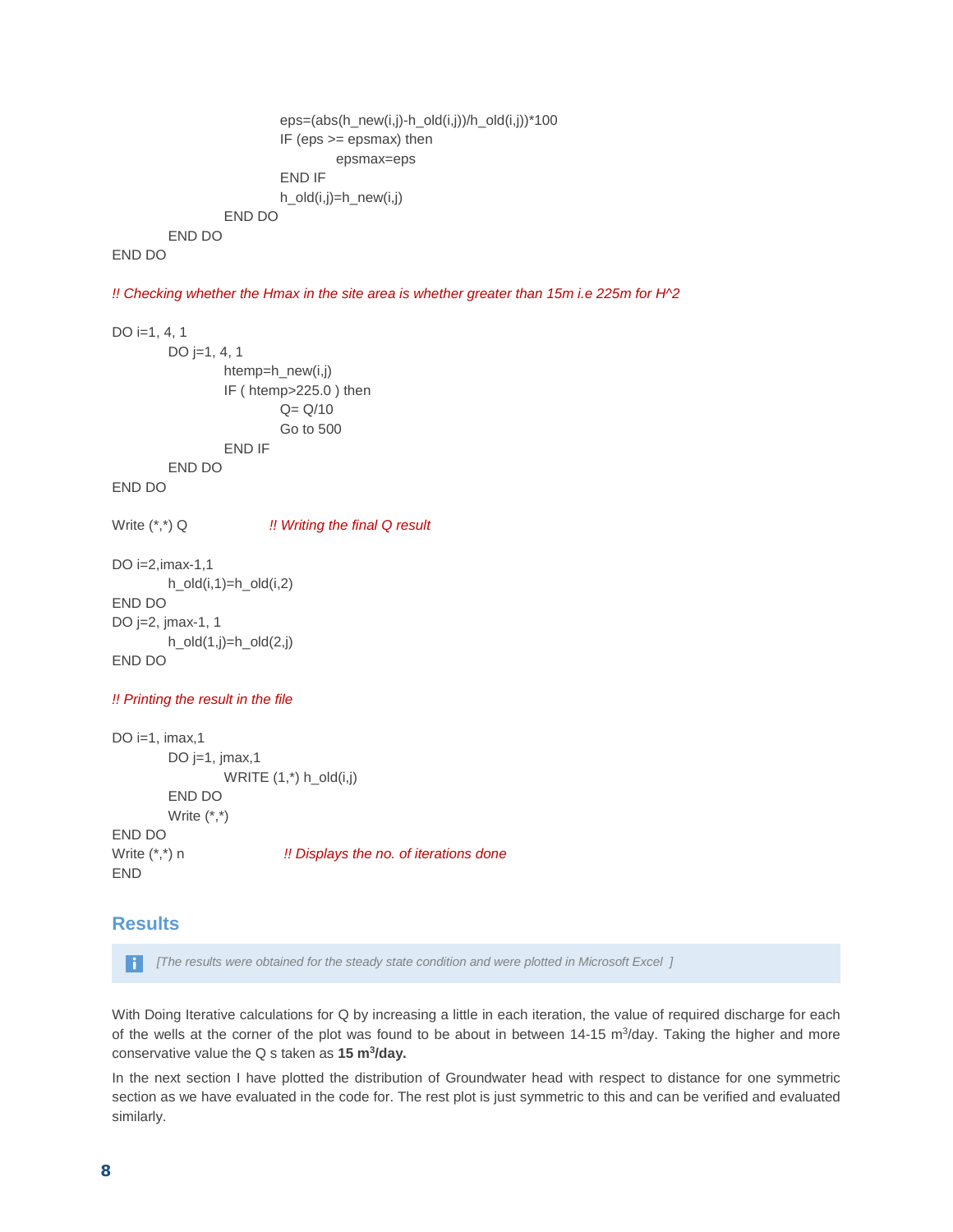| X            | 0     | 10    | 20    | 30    | 40    | 50    | 60    | 70    | 80    | 90    | <b>100</b> | <b>110</b> | 120   | 130 |
|--------------|-------|-------|-------|-------|-------|-------|-------|-------|-------|-------|------------|------------|-------|-----|
| $\mathbf{0}$ | 30    | 30    | 30    | 30    | 30    | 30    | 30    | 30    | 30    | 30    | 30         | 30         | 30    | 30  |
| 10           | 29.06 | 29.06 | 29.08 | 29.12 | 29.17 | 29.24 | 29.32 | 29.41 | 29.51 | 29.61 | 29.7       | 29.8       | 29.9  | 30  |
| 20           | 28.07 | 28.07 | 28.11 | 28.19 | 28.31 | 28.45 | 28.62 | 28.81 | 29    | 29.2  | 29.4       | 29.6       | 29.8  | 30  |
| 30           | 27    | 27    | 27.07 | 27.2  | 27.38 | 27.62 | 27.89 | 28.18 | 28.49 | 28.79 | 29.1       | 29.4       | 29.7  | 30  |
| 40           | 25.82 | 25.82 | 25.91 | 26.1  | 26.37 | 26.72 | 27.11 | 27.52 | 27.95 | 28.37 | 28.79      | 29.2       | 29.61 | 30  |
| $==50$       | 24.48 | 24.48 | 24.6  | 24.86 | 25.24 | 25.73 | 26.27 | 26.83 | 27.4  | 27.95 | 28.49      | 29         | 29.51 | 30  |
| 60           | 22.93 | 22.93 | 23.08 | 23.41 | 23.95 | 24.63 | 25.36 | 26.11 | 26.83 | 27.52 | 28.18      | 28.81      | 29.41 | 30  |
| 70           | 21.1  | 21.1  | 21.24 | 21.63 | 22.41 | 23.39 | 24.4  | 25.36 | 26.27 | 27.11 | 27.89      | 28.62      | 29.32 | 30  |
| 80           | 18.93 | 18.93 | 18.93 | 19.23 | 20.51 | 22    | 23.39 | 24.63 | 25.73 | 26.72 | 27.62      | 28.45      | 29.24 | 30  |
| 90           | 16.49 | 16.49 | 15.93 | 15.25 | 18.07 | 20.51 | 22.41 | 23.95 | 25.24 | 26.37 | 27.38      | 28.31      | 29.17 | 30  |
| 100          | 14.26 | 14.26 | 12.31 | 14.14 | 15.25 | 19.23 | 21.63 | 23.41 | 24.86 | 26.1  | 27.2       | 28.19      | 29.12 | 30  |
| 110          | 13.65 | 13.65 | 13    | 12.31 | 15.93 | 18.93 | 21.24 | 23.08 | 24.6  | 25.91 | 27.07      | 28.11      | 29.08 | 30  |
| 120          | 13.66 | 13.66 | 13.65 | 14.26 | 16.49 | 18.93 | 21.1  | 22.93 | 24.48 | 25.82 | 27         | 28.07      | 29.06 | 30  |
| 130          | 13.67 | 13.66 | 13.65 | 14.26 | 16.49 | 18.93 | 21.1  | 22.93 | 24.48 | 25.82 | 27         | 28.07      | 29.06 | 30  |

The table below shows the Water table Head for Top-Right Quarter section of the Square Plot in the steady state. Similarly Other Too can be plotted.

In the next Section a 3-D Surface Chart has been plotted to pictorially show the Water table Depth Variation due to the Pumping Effect in the Plot.



**Figure 1 Front/Side View of the Top-Right Plot**